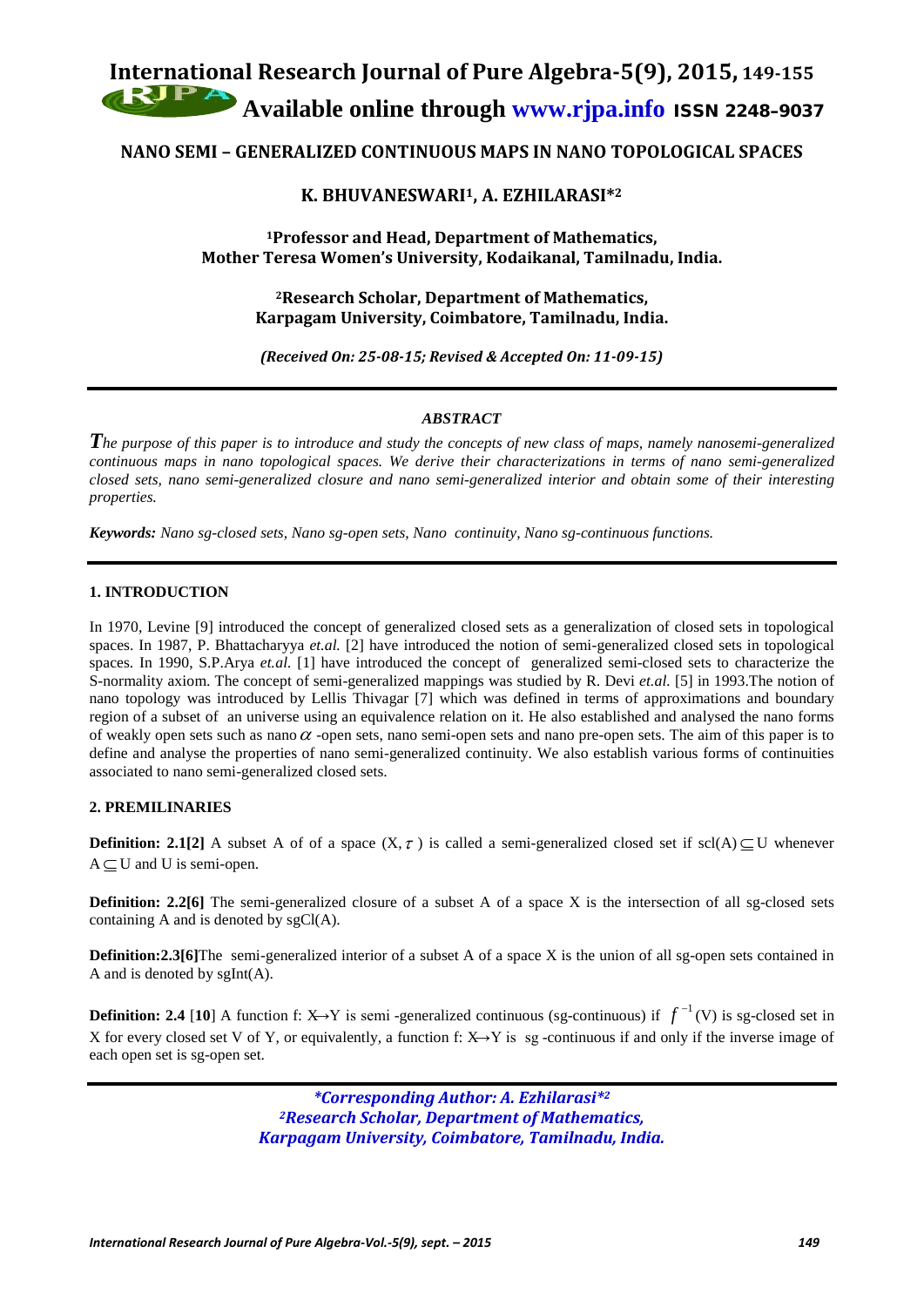**Definition: 2.5[7]** Let U be a non-empty finite set of objects called the universe and R be an equivalence relation on U named as indiscernibility relation. Then U is divided into disjoint equivalence classes. Elements belonging to the same equivalence class are said to be indiscernible with one another. The pair  $(U, R)$  is said to be the approximation space. Let  $X \subseteq U$ . Then,

- (i) The lower approximation of X with respect to R is the set of all objects which can be for certain classified as X with respect to R and is denoted by  $L_R(X) \cdot L_R(X) = U_R(X) \cdot R(X) \subseteq X$ ,  $x \in U_R(X)$  where R(x) denotes the equivalence class determined by xєU.
- (ii) The upper approximation of  $X$  with respect to  $R$  is the set of all objects which can be possibly classified as  $X$ with respect to R and is denoted by  $U_R(X)$ .  $U_R(X) = U\{R(x): R(x) \cap X \neq \Phi, x \in U\}$ .
- (iii) The boundary region of X with respect to R is the set of all objects which can be classified neither as X nor as not–X with respect to R and it is denoted by  $B_R(X)$ .  $B_R(X) = U_R(X) - L_R(X)$ .

**Property: 2.6[7]** If (U, R) is an approximation space and X,  $Y \subseteq U$ , then

- 1.  $L_R(X) \subseteq X \subseteq U_R(X)$
- 2.  $L_{\mathbb{R}}(\Phi) = U_{\mathbb{R}}(\Phi) = \Phi$
- 3.  $L_R(U) = U_R(U) = U$
- 4.  $U_R(XUY) = U_R(X) U_R(Y)$
- 5.  $U_R(X \cap Y) \subseteq U_R(X) \cap U_R(Y)$
- 6.  $L_R(XUY) \supseteq L_R(X) \cup L_R(Y)$
- 7.  $L_R(X \cap Y) = L_R(X) \cap L_R(Y)$
- 8.  $L_R(X) \subseteq L_R(Y)$  and  $U_R(X) \subseteq U_R(Y)$  whenever  $X \subseteq Y$
- 9.  $U_R(X^c) = [L_R(X)]^c$  and  $L_R(X^c) = [U_R(X)]^c$
- 10.  $U_R[U_R(X)] = L_R[U_R(X)] = U_R(X)$
- 11.  $L_R[L_R(X)] = U_R[L_R(X)] = L_R(X)$ .

**Definition:2.7 [7]** Let U be the universe, R be an equivalence relation on U and the Nano topology  $\tau_R(X) = \{U, \Phi, L_R(X), U_R(X), B_R(X)\}\$  where  $X \subseteq U$ . Then by property 2.5,  $\tau_R(X)$  satisfies the following axioms:

- (i) U and  $\phi \in \tau_{p}(X)$ .
- (ii) The union of the elements of any sub-collection of  $\tau_R(X)$  is in  $\tau_R(X)$ .
- (iii) The intersection of the elements of any finite subcollection of  $\tau_R(X)$  is in  $\tau_R(X)$ .

Then  $\tau_R(X)$  is a topology on U called the Nano topology on U with respect to X. (U,  $\tau_R(X)$ ) is called the Nano topological space. Elements of the Nano topology are known as nano open sets in U. Elements of  $[\tau_R(X)]^c$  are called nano closed sets with  $[\tau_R(X)]^c$  being called Dual Nano topology of  $\tau_R(X)$ .If  $\tau_R(X)$  is the Nano topology on U with respect to X, then the set  $B = \{ U, L_R(X), B_R(X) \}$  is the basis for  $\tau_R(X)$ .

**Definition:2.8** [7]If  $(U, \tau_R(X))$  is a Nano topological space with respect to X where  $X \subseteq U$  and if A  $\subseteq U$ , then

- (i) The nano interior of the set A is defined as the union of all nano open subsets contained in A and is denoted by  $NInt(A)$ .  $NInt(A)$  is the largest nano open subset of A.
- (ii) The nano closure of the set A is defined as the intersection of all nano closed sets containing A and is denoted by NCl(A). NCl(A) is the smallest nano closed set containing A.

**Remark: 2.9[8]** Throughout this paper, U and V are non-empty, finite universes;  $X \subseteq U$  and  $Y \subseteq V$ ; U/ *R* and V/ *R'* denote the families of equivalence classes by equivalence relations *R* and *R'* respectively on U and V. $(U, \tau_{R}(X))$ and  $(V, \tau_{R'}(Y))$  are the Nano topological spaces with respect to X and Y respectively.

**Definition:** 2.10[8] A subset A of a Nano topological space  $(U, \tau_R(X))$  is said to be nano dense if NCl(A)=U.

**Definition: 2.11[3]** If  $(U, \tau_R(X))$  is a Nano topological space with respect to X where X ⊆U and if A ⊆ U, then

- (i) The nano semi-closure of A is defined as the intersection of all nano semi-closed sets containing A and is denoted by NsCl(A). NsCl(A) is the smallest nano semi-closed set containing A and NsCl(A) $\subseteq$ A.
- (ii) The nano semi-interior of A is defined as the union of all nano semi-open subsets of A and is denoted by  $NsInt(A)$ . NsInt(A) is the largest nano semi open subset of A and NsInt(A) $\subseteq$ A.

**Definition: 2.12[3]** A subset A of  $(U, \tau_{R}(X))$  is called nano semi-generalized closed set (Nsg-closed) if

NSCl(A)  $\subseteq$  V and A  $\subseteq$  V and V is nano semi-open in  $(U, \tau_R(X))$ . The subset A is called nano sg-open in  $(U, \tau_{R}(X))$  if  $A^{c}$  is nanosg-closed.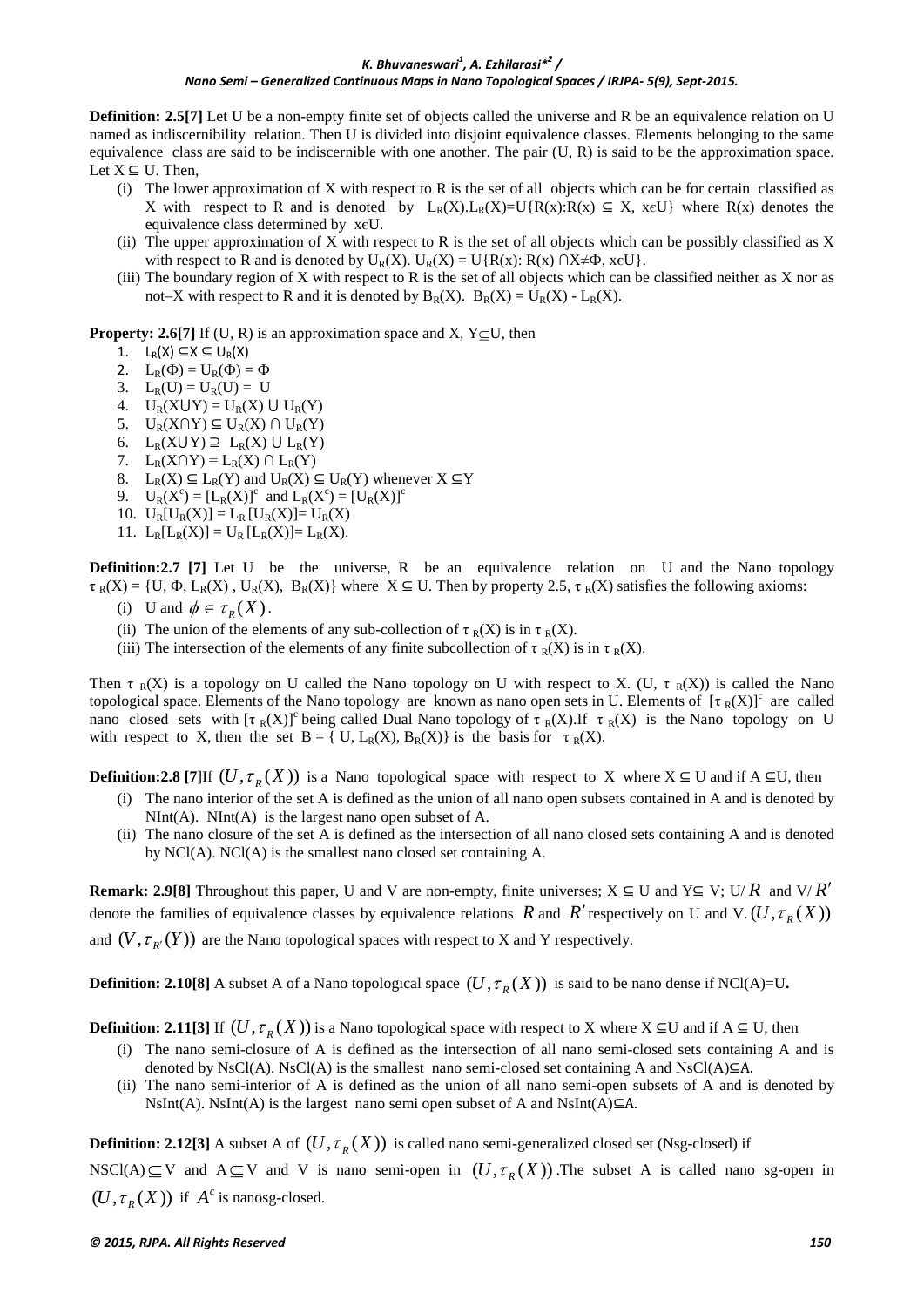**Definition: 2.13[8]** Let  $(U, \tau_R(X))$  and  $(V, \tau_{R'}(Y))$  be two Nano topological spaces. Then a mapping  $f:(U, \tau_{R}(X)) \to (V, \tau_{R'}(Y))$  is nano continuous on U if the inverse image of every nano open set in V is nano open in U.

## **3. NANO SG-CONTINUITY**

In this section, we introduce nano semi-generalized continuous maps (Nsg-continuous maps) in Nano topological spaces. We discuss certain characterizations of Nsg-continuous maps.

**Definition:3.1** If  $(U, \tau_{R}(X))$  is a Nano topological space with respect to X where  $X \subseteq U$  and if  $A \subseteq U$ , then

- (i) The nano semi- generalized closure of A is defined as the intersection of all nano semi-generalized closed sets containing A and is denoted by  $NsgCl(A)$ .  $NsgCl(A)$  is the smallest nano semi-generalized closed set containing A and if A is a nano sg-closed set, then  $NsgCl(A) = A$ .
- (ii) The nano semi-generalized interior of A is defined as the union of all nano semi-generalized open subsets of A and is denoted by NsgInt(A). NsgInt(A) is the largest nano semi-generalized open subset of A. If A is nanosgopen set, then  $NsgInt(A)=A$ .

**Definition: 3.1** Let  $(U, \tau_{R}(X))$  and  $(V, \tau_{R'}(Y))$  be two Nano topological spaces. Then a map  $f:(U, \tau_{R}(X)) \to$  $(V, \tau_{R'}(Y))$  is nano sg-continuous on U if the inverse image of every nano open set in V is nano sg-open in U.

**Example: 3.2** Let  $U = \{a, b, c, d\}$  with  $U / R = \{\{a\}, \{c\}, \{b, d\}\}\$ . Let  $X = \{a, b\} \subseteq U$ . Then  $\tau_R(X) = \{U, \phi, \{a\}, \{a, b, d\}\}$ {b, d}} which are nano open sets.

Nano sg-open sets are  $\{U, \phi, \{a, c, d\}, \{a, b, d\}, \{a, b, c\}, \{b, c, d\}, \{b, d\}, \{a, d\}, \{a, b\}, \{a, c\}, \{a\}, \{b\}, \{d\}\}\$ Nano sg-closed sets are  $\{U, \phi, \{a, c, d\}, \{a, b, c\}, \{b, c, d\}, \{b, d\}, \{c, d\}, \{b, c\}, \{a, c\}, \{a\}, \{b\}, \{c\}, \{d\}\}\$ 

Let  $V = \{x, y, z, w\}$  with  $V/R' = \{\{x\}, \{y, z\}, \{w\}\}\$ . Let  $Y = \{x, z\} \subseteq V$ . Then  $\tau_{p'}(Y) = \{V, \phi, \{x\}, \{y, z\}, \{x, y, z\}\}\$  which are nano open sets. Nano sg-open sets are  $\{V, \phi, \{y, z, w\}, \{x, z, w\}, \{x, y, w\}, \{x, y, z\}, \{y, z\}, \{x, w\}, \{x, y\}, \{x, z\}, \{y, z\}, \{x, w\}, \{x, w\}, \{x, w\}, \{x, w\}, \{x, w\}, \{x, w\}, \{x, w\}, \{x, w\}, \{x, w\}, \{x, w\}, \{x, w\}, \{x, w\}, \{x, w\}, \{x, w\}, \{x, w\$  ${x}$ , {y}, {z}} Nano sg-closed sets are {V,  $\phi$ , {x}, {y}, {z}, {w}, {x, w}, {y, z}, {z, w}, {y, z, w}, {x, z, w},  ${x, y, w}$ 

Then define  $f:(U, \tau_{R}(X)) \to (V, \tau_{R'}(Y))$  as  $f(a) = y$ ,  $f(b) = x$ ,  $f(c) = w$ ,  $f(d) = z$ . Then  $f^{-1}(V) = U$ ,  $f^{-1}(\phi) = \phi$ ,  $f^{-1}(\{y, z\}) = \{a, d\}, f^{-1}(\{x\}) = \{b\}, f^{-1}(\{x, y, z\}) = \{a, b, d\}.$  Thus the inverse image of every nano open set in V is nano sg-open in U. Hence  $f : (U, \tau_R(X)) \to (V, \tau_{R'}(Y))$  is nanosg-continuous.

**Theorem: 3.3** A function  $f : (U, \tau_R(X)) \to (V, \tau_{R'}(Y))$  is nanosg-continuous if and only if the inverse image of every nano closed set in  $(V, \tau_{R'}(Y))$  is nano sg-closed in  $(U, \tau_{R}(X))$ .

**Proof:** Let  $f:(U, \tau_{R}(X)) \to (V, \tau_{R}(Y))$  be nano sg-continuous and F be nano closed set in  $(V, \tau_{R}(Y))$ . That is,  $V - F$  is nano open set in V .Since f is nano sg-continuous, the inverse image of every nano open set in V is nanosgopen in U. Hence  $f^{-1}(V - F)$  is nano sg-open in U. That is,  $f^{-1}(V) - f^{-1}(F) = U - f^{-1}(F)$  is nano sg-open in U. Hence  $f^{-1}(F)$  is nano sg-closed in U. Thus the inverse image of every nano closed set in  $(V, \tau_{R'}(Y))$  is nano sgclosed in  $(U, \tau_R(X))$  if f is nano sg-continuous.

Conversely, let the inverse image of every nano closed set in  $(V, \tau_{R'}(Y))$  be nano sg-closed in  $(U, \tau_{R}(X))$ . Let H be a nano open set in V. Then  $V - H$  is nano closed in V and  $f^{-1}(V - H)$  is nano sg-closed in U. That is,  $f^{-1}(V) - f^{-1}(F) = U - f^{-1}(H)$  is nano sg-closed in U. Hence  $f^{-1}(H)$  is nano sg-open in U. Thus the inverse image of every nano open set in  $(V, \tau_{R'}(Y))$  is nano sg-open in  $(U, \tau_{R}(X))$ . This implies that  $f:(U, \tau_{R}(X)) \to (V, \tau_{R}(Y))$  is nano sg-continuous on U.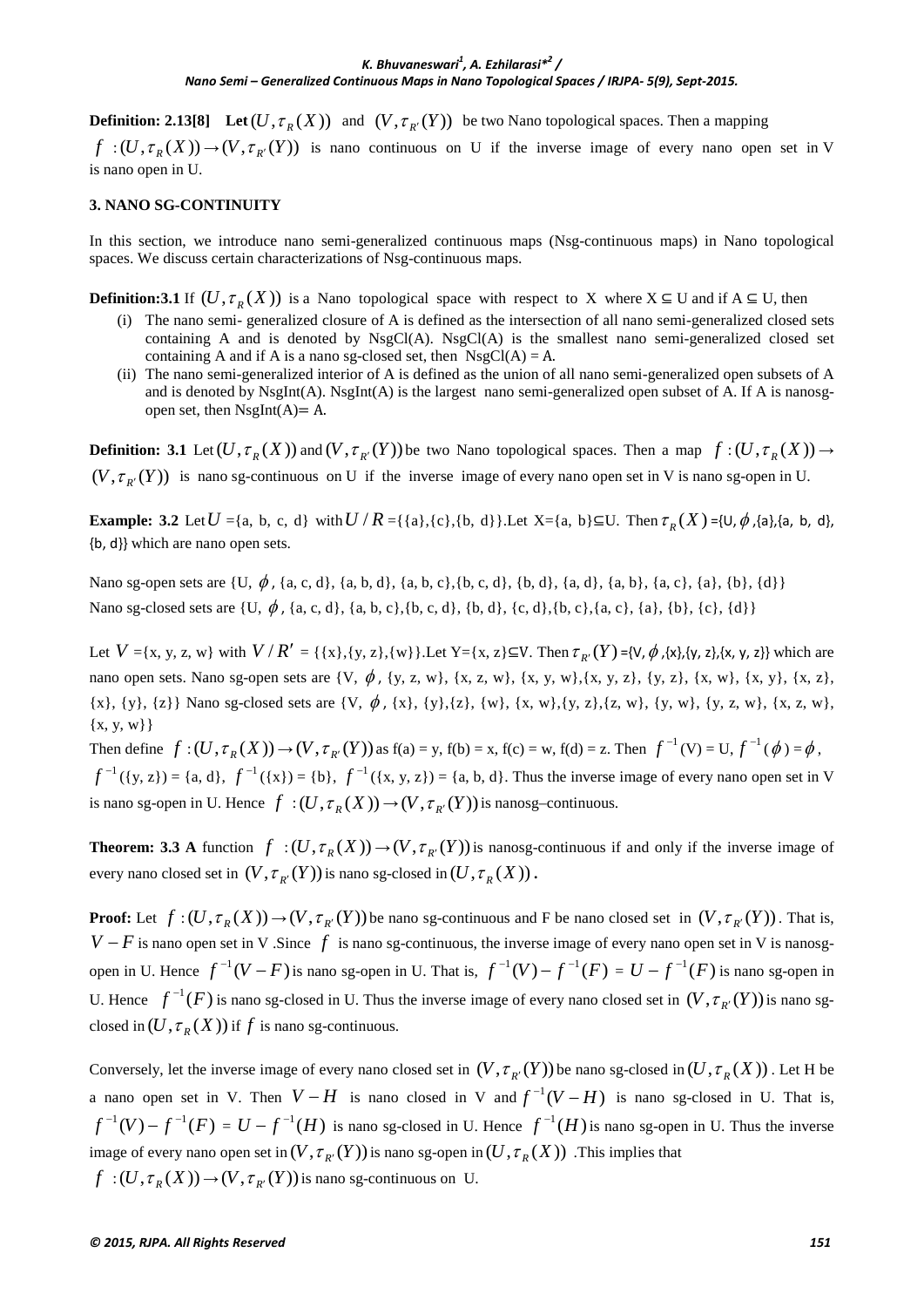**Theorem: 3.4** Every nano continuous map is nano sg-continuous but not conversely.

**Proof:** Let  $f:(U, \tau_R(X)) \to (V, \tau_{R'}(Y))$  be nano continuous on U. Also every nano closed set is nano sg-closed but not conversely. Since f is nano continuous on  $(U, \tau_R(X))$ , the inverse image of every nano closed set in  $(V, \tau_{R'}(Y))$  is nano closed in  $(U, \tau_R(X))$ . Hence the inverse image of every nano closed set in V is nano sg-closed in U and so  $f:(U, \tau_{R}(X)) \rightarrow (V, \tau_{R}(Y))$  is nano sg-continuous.

Conversely, all nano sg-closed sets are not nano closed sets and hence nano sg-continuous map is not nano continuous.

**Theorem: 3.5 A** function  $f:(U, \tau_{R}(X)) \rightarrow (V, \tau_{R}(Y))$  is nano sg-continuous if and only if  $f(NsgCl(A)) \subseteq NCl(f(A))$ or every subset A of  $(U, \tau_R(X))$ .

**Proof:** Let  $f:(U, \tau_{R}(X)) \to (V, \tau_{R}(Y))$  be nano sg-continuous and  $A \subseteq U$ . Then  $f(A) \subseteq V$ . Hence  $NCl(f(A))$ is nano closed in V. Since f is nano sg-continuous,  $f^{-1}(NCl(f(A))$  is also nano sg-closed in  $(U, \tau_R(X))$ . Since  $f(A) \subseteq NCl(f(A))$ , we have  $A \subseteq f^{-1}(NCl(f(A))$ . Thus  $f^{-1}(NCl(f(A))$  is a nano sg-closed set containing A. But  $NsgCl(A)$  is the smallest nano sg-closed set containing A. Hence we have  $NsgCl(A) \subseteq f^{-1}(NCl(f(A)))$ which implies  $f(NsgCl(A)) \subseteq NCl(f(A))$ .

Conversely, let  $f(NsgCl(A)) \subseteq NCl(f(A))$  for every subset A of  $(U, \tau_R(X))$ . Let F be a nano closed set in  $(V, \tau_{R'}(Y))$ . Now  $f^{-1}(F) \subseteq U$ , hence,  $f(NsgCl(f^{-1}(F))) \subseteq NCl(f(f^{-1}(F))) = NCl(F)$ . That is,  $NsgCl(f^{-1}(F)) \subset f^{-1}(NCl(F)) = f^{-1}(F)$  as F is nano closed. Hence  $NsgCl(f^{-1}(F)) \subset$  $f^{-1}(F) \subset NsgCl(f^{-1}(F))$ . Thus we have  $NsgCl(f^{-1}(F)) = f^{-1}(F)$  which implies that  $f^{-1}(F)$  is nano sgclosed in U for every nano closed set F in V. That is,  $f : (U, \tau_R(X)) \to (V, \tau_{R'}(Y))$  is nanosg- continuous.

**Example: 3.6** Let  $f : (U, \tau_R(X)) \to (V, \tau_{R'}(Y))$  be nano sg-continuous, then  $f(NsgCl(A))$  is not necessarily equal to  $NCl(f(A))$  where  $A \subseteq U$ .

In Example 3.2, let us define  $f:(U, \tau_{R}(X)) \rightarrow (V, \tau_{R}(Y))$  as  $f(a) = y$ ,  $f(b) = x$ ,  $f(c) = y$ ,  $f(d) = z$ . Then  $f^{-1}(V) =$ U,  $f^{-1}(\phi) = \phi$ ,  $f^{-1}(\{y, z\}) = \{a, c, d\}$ ,  $f^{-1}(\{x\}) = \{b\}$ ,  $f^{-1}(\{x, y, z\}) = U$ . Thus the inverse image of every nano open set in V is nanosg-open in U. Hence  $f:(U, \tau_{R}(X)) \to (V, \tau_{R}(Y))$  is nanosg- continuous on U.

Let A ={b,d} $\subseteq$  U. Now  $NsgCl(A) = \{b, d\}$  and hence  $f(NsgCl(A) = f(\{b, d\}) = \{x, z\}$ . Now  $NCl(f(A)) = NCl(f(\lbrace b,d \rbrace)) = NCl(\lbrace x,z \rbrace) = \lbrace x, y, z \rbrace$ . That is, the equality does not hold in the above theorem when *f* is nano continuous and thus  $f(NsgCl(A) \neq NCl(f(A))$  even though *f* is nano sg-continuous.

**Theorem: 3.7** Let  $(U, \tau_R(X))$  and  $(V, \tau_{R'}(Y))$  be two Nano topological spaces where  $X \subseteq U$  and  $Y \subseteq V$ . Then  $\tau_{R'}(Y) = \{V, \phi, L_{R'}(Y), U_{R'}(Y), B_{R'}(Y)\}\$ and its basis is given by  $B_{R'} = \{V, L_{R'}(Y), B_{R'}(Y)\}\.$  A function  $f:(U, \tau_{R}(X)) \to (V, \tau_{R'}(Y))$  is nano sg-continuous if and only if the inverse image of every member of  $B_{R'}$ is nanosg-open in U.

**Proof:** Let  $f:(U, \tau_{R}(X)) \to (V, \tau_{R}(Y))$  be nano sg-continuous on  $(U, \tau_{R}(X))$ . Let  $B \in B_{R'}$ . Then B is nano open in  $(V, \tau_{p'}(Y))$ . Since f is nano sg-continuous,  $f^{-1}(B)$  is nano sg-open in U and  $f^{-1}(B) \in \tau_{p}(X)$ . Hence the inverse image of every member of  $B_{R'}$  is nano sg-open in U.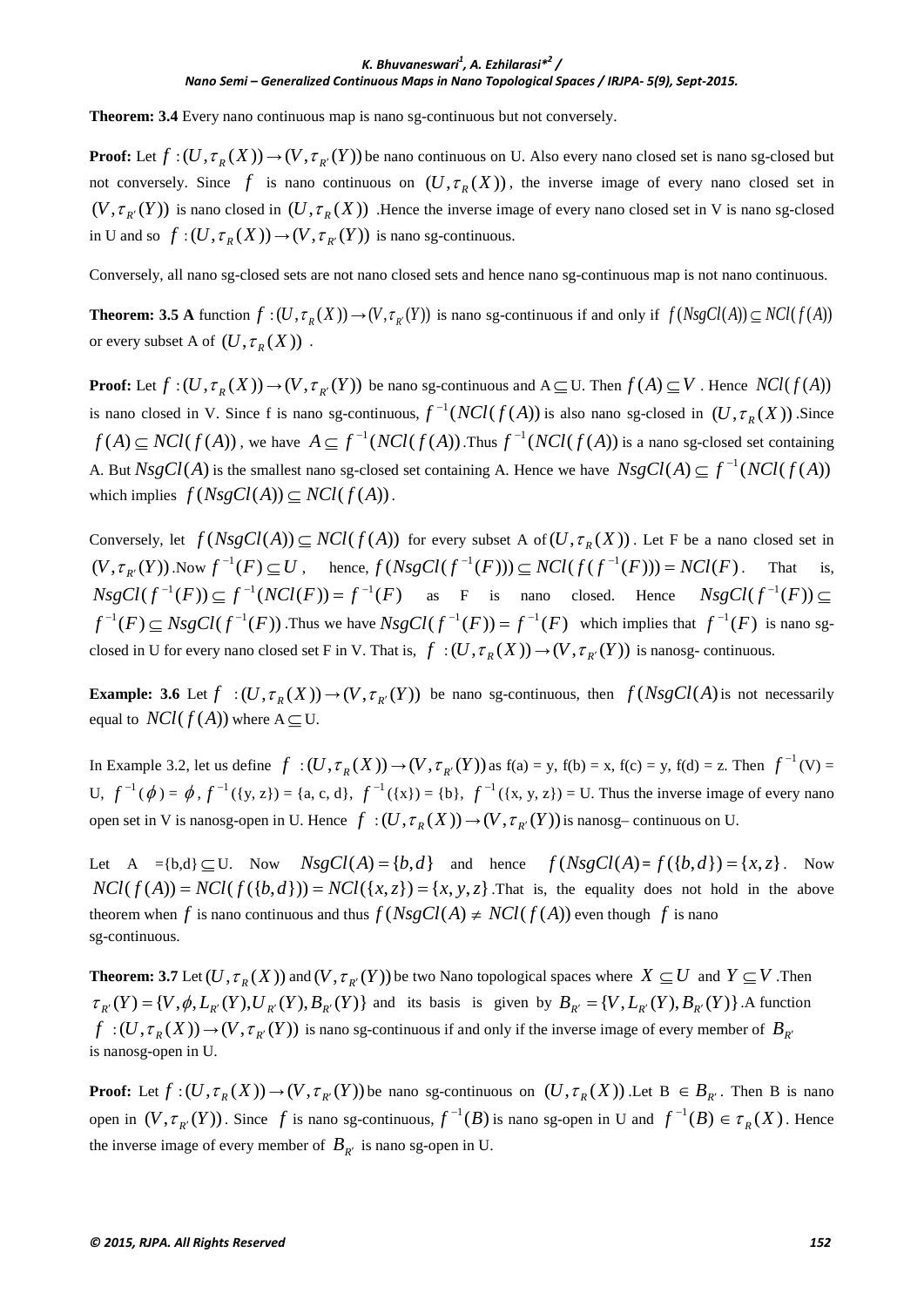Conversely, let the inverse image of every member of  $B_{R'}$  be nano sg-open in U. Let G be nano open in V. Now  ${ }$   ${ }$   $G = \cup \{B : B \in B_1\}$  where  $B_1 \subset B_{R'}$ . Then  $f^{-1}(G) = f^{-1}[\cup \{B : B \in B_1\}] = \cup \{f^{-1}(B) : B \in B_1\}$  $f^{-1}(G) = f^{-1}[\cup \{B : B \in B_1\}] = \cup \{f^{-1}(B) : B \in B_1\}$  where each  $f^{-1}(B)$  is nanosg-open in U and their union which is  $f^{-1}(G)$  is also nano sg-open in U. By definition,  $f : (U, \tau_{R}(X)) \to (V, \tau_{R'}(Y))$  is nano sg-continuous on  $(U, \tau_{R}(X))$ .

**Theorem:** 3.8 A map  $f:(U,\tau_p(X))\to (V,\tau_{p'}(Y))$  is nano sg-continuous if and only if  $NsgCl(f^{-1}(B)) \subseteq f^{-1}(NCl(B))$ for every subset B of V.

**Proof:** Let  $B \subseteq V$  and  $f : (U, \tau_{R}(X)) \to (V, \tau_{R}(Y))$  be nano sg-continuous. Then  $NCl(B)$  is nano closed  $(V, \tau_{R'}(Y))$  and hence  $f^{-1}(NCl(B))$  is nano sg-closed in  $(U, \tau_R(X))$ . Therefore,  $NsgCl(f^{-1}(NCI(B))) = f^{-1}(NCI(B))$ . Since  $B \subseteq NCI(B)$ , then  $f^{-1}(B) \subseteq f^{-1}(NCI(B))$ , i.e.,  $NsgCl(f^{-1}(B)) \subset NsgCl(f^{-1}(NCl(B))) = f^{-1}(NCl(B))$ . Hence  $NsgCl(f^{-1}(B)) \subset f^{-1}(NCl(B))$ .

Conversely, let  $NsgCl(f^{-1}(B)) \subseteq f^{-1}(NCl(B))$  for every subset  $B \subseteq V$ . Now let B benano closed in  $(V, \tau_{R'}(Y))$ , then  $NCl(B) = B$ . Given  $NsgCl(f^{-1}(B)) \subseteq f^{-1}(NCl(B))$ . Hence  $NsgCl(f^{-1}(B)) \subseteq f^{-1}(B)$ . But  $f^{-1}(B) \subseteq NsgCl(f^{-1}(B))$  and hence  $NsgCl(f^{-1}(B)) = f^{-1}(B)$ . Thus  $f^{-1}(B)$  is nano sg-closed set in  $(U, \tau_{R}(X))$  for every nano closed set B in  $(V, \tau_{R}(Y))$ . Hence  $f:(U, \tau_{R}(X)) \to (V, \tau_{R'}(Y))$  *is nano sg-continuous.* 

The following theorem establishes a criteria fornanosg-continuous functions in terms of inverse image of nano interior of a subset of  $(V, \tau_{R'}(Y))$ .

**Theorem: 3.9** A function  $f:(U, \tau_{R}(X)) \to (V, \tau_{R}(Y))$  is nano sg-continuous if and only if  $f^{-1}(NInt(B)) \subset NsgInt(f^{-1}(B))$  for every subset B of  $(V, \tau_{p'}(Y))$ .

**Proof:** Let  $f:(U, \tau_{R}(X)) \to (V, \tau_{R}(Y))$  be nanosg-continuous and  $B \subseteq V$ . Then  $NInt(B)$  is nano open in V. Now  $f^{-1}(NInt(B))$  is nano sg-open in  $(U, \tau_{R}(X))$  i.e.,  $NsgInt(f^{-1}(NInt(B))) = f^{-1}(NInt(B)).$ Also, for  $B \subseteq V$ ,  $NInt(B) \subseteq B$  always. Then  $f^{-1}(NInt(B)) \subset f^{-1}(B)$ .

Therefore,  $NsgInt(f^{-1}(NInt(B))) \subset NsgInt(f^{-1}(B))$ , i.e.,  $f^{-1}(NInt(B)) \subset NsgInt(f^{-1}(B))$ .

Conversely, let  $f^{-1}(NInt(B)) \subset NsgInt(f^{-1}(B))$  for every subset B of V. Let B be nano open in *V* and hence  $NInt(B) = B$ . Given  $f^{-1}(NInt(B)) \subset NsgInt(f^{-1}(B))$ , i.e.,  $f^{-1}(B) \subset NsgInt(f^{-1}(B))$ . Also  $NsgInt(f^{-1}(B)) \subset f^{-1}(B)$ . Hence  $f^{-1}(B) = NsgInt(f^{-1}(B))$  which implies that  $f^{-1}(B)$  is nano sg-open in U for every nano open set B of V. Therefore  $f:(U, \tau_{R}(X)) \to (V, \tau_{R}(Y))$  is nano sg-continuous.

**Example:** 3.10 In Example 3.2, let us define  $f : (U, \tau_R(X)) \to (V, \tau_{R'}(Y))$  as  $f(a) = y$ ,  $f(b) = x$ ,  $f(c) = z$ ,  $f(d) = w$ . Here *f* is nano sg– continuous since the inverse image of every nano open set in V is nanosg-open in U. Let  $B = \{y\} \subset V$ . Then  $NCI(B) = \{y, z, w\}$ . Hence  $f^{-1}(NCI(B)) = f^{-1}(\{y, z, w\}) = \{a, c, d\}$ . Also  $f^{-1}(B) = \{a\}$ . Hence  $Nsgcl(f^{-1}(B)) = NsgCl({a}) = {a}$ . Thus  $Nsgcl(f^{-1}(B)) \neq f^{-1}(NCl(B))$ . Also when  $A = \{y, z, w\} \subset V, f^{-1}(NInt(A)) = f^{-1}(\{y, z\}) = \{a, c\}.$  But  $NsgInt(f^{-1}(A)) = NsgInt(\{a, c, d\})$  $= \{a,c,d\}$ . That is,  $f^{-1}(NInt(A)) \neq NsgInt(f^{-1}(A))$ . Thus the equality does not hold in Theorems 3.7 and 3.8 when  $f$  is nano continuous.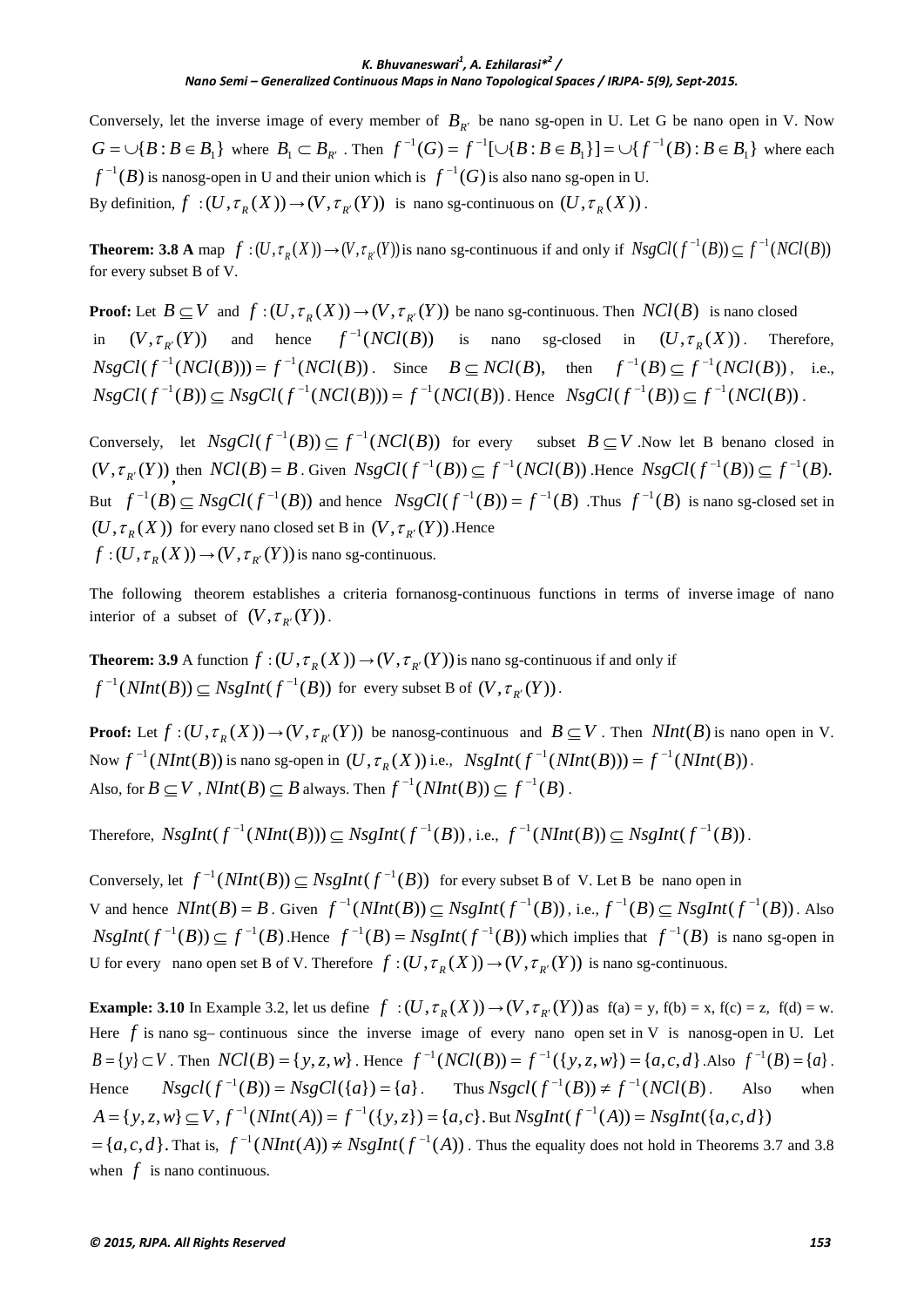**Theorem: 3.11** Let  $(U, \tau_R(X))$  and  $(V, \tau_{R'}(Y))$  be two Nano topological spaces with respect to  $X \subseteq U$  and *Y*  $\subseteq$  *V* respectively, then for any function  $f:(U, \tau_{R}(X)) \rightarrow (V, \tau_{R'}(Y))$ , the following are equivalent :

- 1.  $f$  is nano sg-continuous
- 2. The inverse image of every nanoclosed set in V is nano sg- closed in  $(U, \tau_{p}(X))$ .  $f(NsgCl(A)) \subseteq NCl(f(A))$  for every subset A of  $(U, \tau_R(X))$ .
- 3. The inverse image of every member of  $B_{R'}$  is nano sg-open in  $(U, \tau_R(X))$ .
- $NsgCl(f^{-1}(B)) \subseteq f^{-1}(NCl(B))$  for every subset B of  $(V, \tau_{R'}(Y))$

Proof of the above theorem follows from Theorems 3.3 to 3.8

**Theorem: 3.12**Let  $f : (U, \tau_R(X)) \to (V, \tau_{R'}(Y))$  be an onto,nanosg-continuous function. If A is nano sg-dense in  $(U, \tau_{R}(X))$ , then  $f(A)$  is nano dense in  $(V, \tau_{R}(Y))$ .

**Proof:** Given A is nano sg-dense in  $(U, \tau_R(X))$ . Hence  $NsgCl(A) = U.A$ s f is onto ,  $f(NsgCl(A)) = f(U) = V$ . Since *f* is nano sg-continuous on U, by Theorem 3.5,  $f(NsgCl(A)) \subset NCl(f(A))$ . Hence  $V \subseteq NCl(f(A))$ . Also  $NCl(f(A)) \subseteq V$  implies  $NCl(f(A)) = V$  Hence  $f(A)$  is nano dense in  $(V, \tau_{R'}(Y))$ . Thus a nano continuous function maps nanosg-dense sets into nano dense sets provided it is onto.

**Remark: 3.13** We denote the family of all nano sg-open sets in  $(U, \tau_R(X))$  by  $\tau_R^{-Nsg}(X)$ .

**Theorem: 3.14** A function  $f:(U, \tau_R(X)) \to (V, \tau_{R'}(Y))$  is nano sg-continuous if and only if  $f:(U, \tau_R^{-Nsg}(X)) \to$  $(V, \tau_{R'}(Y))$  is nano continuous.

**Proof:** Assume that  $f:(U, \tau_R(X)) \to (V, \tau_{R'}(Y))$  is nano sg-continuous. Then  $f^{-1}(A) \in \tau_R^{Nsg}(X)$  for every  $A \in \tau_{R'}(Y)$ .Hence  $f : (U, \tau_R^{-Nsg}(X)) \to (V, \tau_{R'}(Y))$  is nano continuous.

Conversely, assume that  $f:(U, \tau_R^{Nsg}(X)) \to (V, \tau_{R'}(Y))$  is nano continuous. Then  $f^{-1}(G) \in \tau_R^{Nsg}(X)$  for every  $G \in \tau_{R'}(Y)$ . Then  $f : (U, \tau_R(X)) \to (V, \tau_{R'}(Y))$  is nano sg-continuous.

**Remark: 3.15** The composition of two nanosg-continuous maps need not be nanosg-continuous and this is shown by the following example.

**Example:3.16** Let  $U = V = W = \{a, b, c, d\}$  with  $\tau_R(X) = \{U, \phi, \{a\}, \{a, b, d\}\}, \tau_{R'}(Y) = \{V, \phi, \{b\}, \{a, c\}, \{a, d\}\}$ b, c}} and  $\tau_{R'}(Z) = \{W, \phi, \{c\}, \{a, b\}, \{a, b, c\}\}\$ . Define  $f : (U, \tau_R(X)) \to (V, \tau_{R'}(Y))$  as  $f(a) = b$ ,  $f(b) = c$ ,  $f(c) = d$ ,  $f(d) = a$  and  $g: (V, \tau_{R'}(Y)) \to (W, \tau_{R''}(Z))$  be the identity map. Then f and g are nano sg- continuous but their composition  $g \circ f : (U, \tau_{R}(X)) \to (W, \tau_{R^{r}}(Z))$  is not nano sg– continuous because  $F = \{c, d\}$  is nano closed in  $(W, \tau_{R''}(Z))$  but  $(g \circ f)^{-1}(F) = f^{-1}[g^{-1}(F)] = f^{-1}[g^{-1}(\{c,d\})] = f^{-1}(\{c,d\}) = \{b,c\}$  which is not nano sg-closed in  $(U, \tau_R(X))$ . Hence the composition of two nanosg-continuous maps need not be nanosg-continuous.

#### **REFERENCES:**

- 1. S.P.Arya, and T.Nour,(1990),Characterizations of s-Normal Spaces, Indian J. Pure Appl.Math.,Vlo.21, Pp. 717-719.
- 2. P.Bhattacharyya, and B.K.Lahiri, (1987), Semi-Generalized Closed Sets in Topology, Indian J. Pure Appl. Math., Vol. 29, Pp. 375-382.
- 3. K.Bhuvaneswari, and A.Ezhilarasi, On Nano semi-generalized and Nano generalized–semi closed sets in Nano Topological Spaces, International Journal of Mathematics and Computer Applications Research, (2014), 117-124.